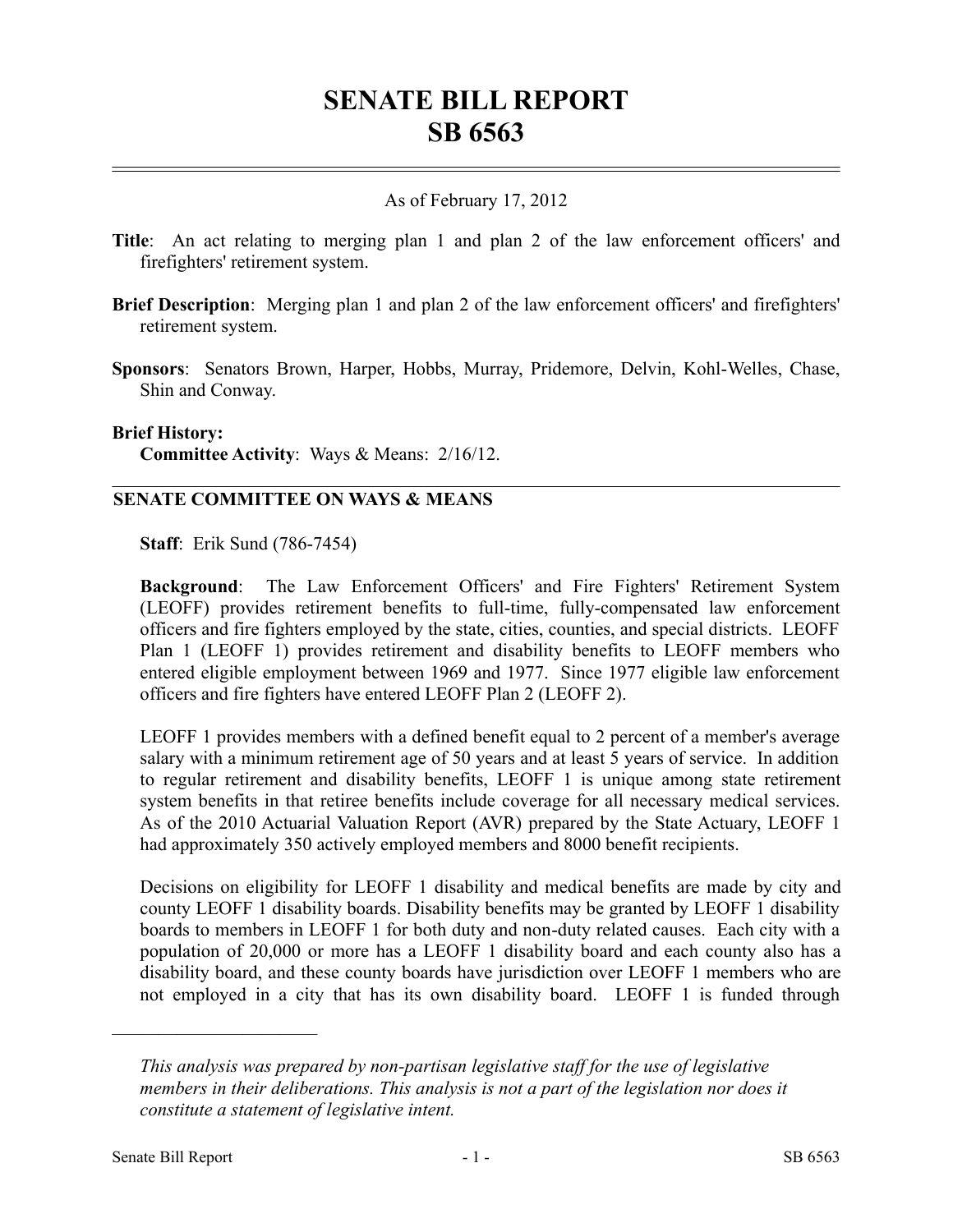employer and employee contributions made at rates established by the Pension Funding Council (PFC). Retirement system contribution rates adopted by the PFC are subject to revision by the Legislature. Currently, both employee and employer contributions are suspended. As of publication of the State Actuary's 2010 AVR, LEOFF 1 was 127 percent funded, with approximately \$4.4 billion in liabilities and \$5.6 billion in assets generating a surplus of about \$1.2 billion as valued on an actuarial basis.

LEOFF 2 provides members with a defined benefit equal to 2 percent of a member's average salary with a regular retirement age of 53 years with at least 5 years of service. Early retirement is available in LEOFF 2 from age 50 with at least 20 years of service, however a member's benefit is reduced by 3 percent for each year of difference between the member's age at retirement and 53 years. As of June 30, 2011, LEOFF 2 had approximately 16,800 active members and 1600 annuitants.

The Law Enforcement Officers' and Fire Fighters' Retirement System Plan 2 Board (LEOFF 2 Board) is responsible for the adoption of the economic assumptions, actuarial methods, and contribution rates for LEOFF 2, subject to revision by the Legislature. The membership of the LEOFF 2 Board consists of: (1) three law enforcement officers who belong to LEOFF 2, one of whom may be retired; (2) three fire fighters who belong to LEOFF 2, one of whom may be retired; (3) three representatives of employers; (4) one member of the House of Representatives; and (5) one member of the Senate. One of the board members must be a retired member of LEOFF 2.

LEOFF 2 is funded by contributions from members, employers, and the state, as well as investment earnings on the funds contributed. The total level of contributions required in a given period is allocated as follows: 50 percent is paid by the members, 30 percent is paid by employers, and the remaining 20 percent is paid by the state. As of the publication of 2010 AVR, LEOFF 2 had actuarial liabilities of about \$4.9 billion, an actuarial value of assets of about \$6.0 billion, and was approximately 124 percent funded.

**Summary of Bill**: The LEOFF 2 Board is replaced by a LEOFF Board. Board members occupying plan member positions may be appointed from either LEOFF 1 or LEOFF 2.

The LEOFF Plan 1 and LEOFF Plan 2 retirement funds are merged. The LEOFF Board has the authority to adopt contribution rates, actuarial methods, and actuarial assumptions for both LEOFF 1 and LEOFF 2. The total level of contributions required in a given period is allocated as follows: 50 percent is paid by the members, 30 percent is paid by employers, and the remaining 20 percent is paid by the state. The LEOFF Board's adopted rates and assumptions would not be subject to revision by the Legislature if they are certified as reasonable by the State Actuary.

The benefits that LEOFF 1 and LEOFF 2 members are eligible for are not changed.

State contributions to LEOFF 2 are suspended immediately upon passage of the bill for the remainder of the 2011-13 biennium. There is no reduction in employer or member rates.

**Appropriation**: None.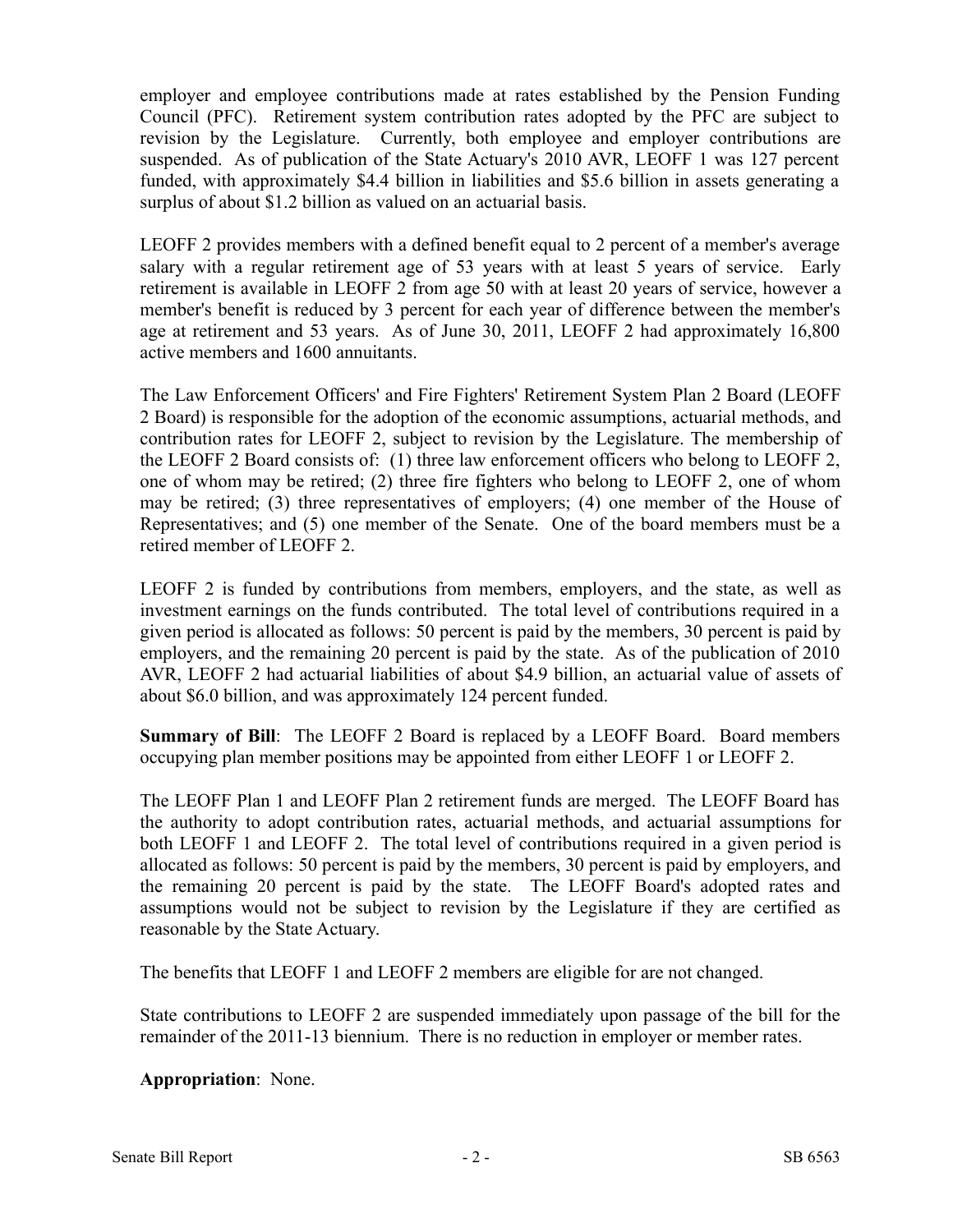**Fiscal Note**: Available.

## **Committee/Commission/Task Force Created**: No.

**Effective Date**: The bill contains an emergency clause and takes effect immediately.

**Staff Summary of Public Testimony**: PRO: The combined LEOFF system created by this bill will be stronger than the two plans are currently. The State Actuary has indicated that there is currently a 28 percent chance that LEOFF 1 will run out of funds and enter pay-asyou-go status, while the merged plan would have no risk of funding failure. The employees and employers in LEOFF 2 would face some risk of increased costs, though, so it's important that the Board be given authority to manage the plan. This bill is about stabilizing funding and strengthening the plans. Reducing rates for short-term savings and giving up investment earnings isn't sound fiscal policy. We want to be certain that adequate contributions are made to protect the plans. Perhaps in the future the benefit enhancements necessary to protect members of both plans can be implemented. Members of LEOFF 1 say that they'll lose something if this bill is enacted, but they won't. We're trying to keep the plans solvent and take care of all the members.

CON: The merger of these plans would be poor fiscal policy. This bill diminishes legislative oversight of rates. Which assumptions are reasonable aren't always clear. We are concerned about the potential enhancement of benefits in LEOFF while general service employees are left behind. It's not clear who is ultimately entitled to any unnecessary surplus funds at this time. One of the most important benefits of LEOFF 1 is access to medical benefits governed by local boards; this bill does not protect the authority of the boards. LEOFF 2 members are at a disadvantage because they don't have the medical benefits that they should, but you should focus on fixing that rather than merging the plans. Both plans are financially healthy and there is reason to merge them. It isn't at all clear what the intent of this legislation is. LEOFF 1 members weren't consulted in the development of this bill. There is no way that LEOFF 1 members would get adequate representation on the combined plans' board. This bill doesn't contain any relief for employers, who face enormous costs associated with LEOFF 1 medical benefits in addition to LEOFF 2 contributions. The promises made to LEOFF 1 members should be kept. This legislation impairs contractual rights, which is unlawful under both the state Constitution and the U.S. Constitution.

**Persons Testifying**: PRO: Mike Brown, WA Fire Chiefs (with concerns); Carl Burke, Fraternal Order of Police; Kelly Fox, WA State Council of Fire Fighters; David Hayes, WACOPS; Renee Maher, COMPAS; Pat McElligott, Tacoma Fire Fighters; Steve Nelson, LEOFF Plan 2 Retirement Board.

CON: Jim Adsley, LEOFF 1; Jeff Caldwell, Retired Seattle Police Officers' Association; Ken Conder, Tom Helms, retired, Seattle Police Department; Mark Curtis, LEOFF 1 Coalition; Brian Enslow, WA State Assn. of Counties; James Fossos, Roger Keller, Dick Warbrouck, Retired Fire Fighters of Washington; Remi Hansen, LEOFF 1 Disability Board of Thurston County; William Kantor, LEOFF 1 Coalition; Paul Pearce, WA State Assn. of Counties, Skamania County Commissioner; Dave Peery, LEOFF 1 Coalition; Ashley Probart, Assn. of WA Cities; Brian Schoening, retired, Sheriff of Thurston County; Jack Seward, LEOFF 1;